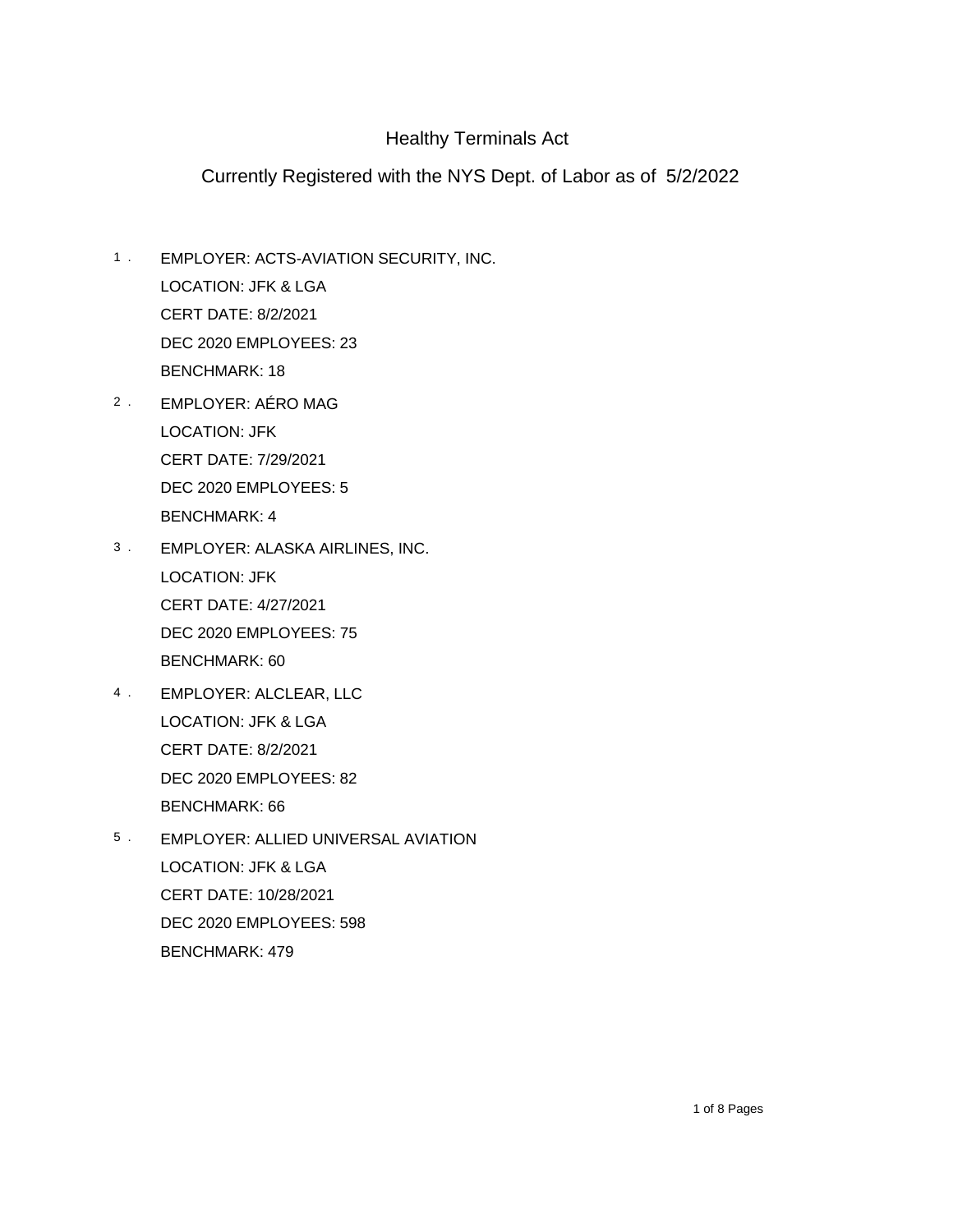- EMPLOYER: AMERICAN AIRLINES CERT DATE: 8/2/2021 6 . DEC 2020 EMPLOYEES: 268 BENCHMARK: 214 LOCATION: JFK & LGA
- 7 · EMPLOYER: AMSO D/B/A EULEN AMERICA CERT DATE: 2/22/2022 DEC 2020 EMPLOYEES: 45 BENCHMARK: 36 LOCATION: JFK
- EMPLOYER: ASIANA AIRLINES, INC. CERT DATE: 2/21/2022 8 . DEC 2020 EMPLOYEES: 12 BENCHMARK: 10 LOCATION: JFK
- EMPLOYER: DNATA CERT DATE: 6/29/2021 9 . DEC 2020 EMPLOYEES: 179 BENCHMARK: 143 LOCATION: JFK
- EMPLOYER: DO & CO NEW YORK CATERING, INC. CERT DATE: 8/6/2021  $10.$ DEC 2020 EMPLOYEES: 58 BENCHMARK: 47 LOCATION: JFK & LGA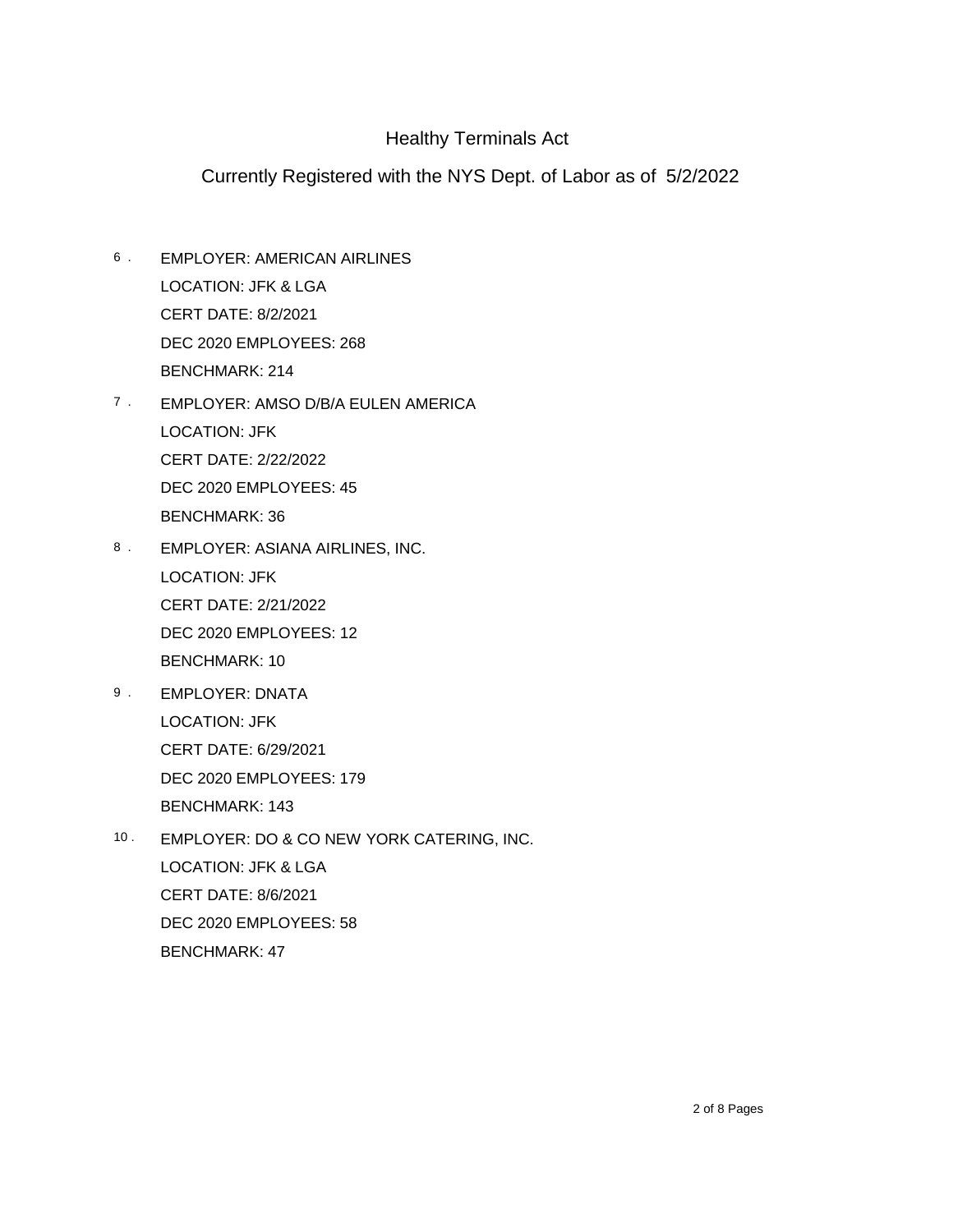- EMPLOYER: ENVOY AIR, INC. CERT DATE: 8/3/2021 11 . DEC 2020 EMPLOYEES: 91 BENCHMARK: 73 LOCATION: JFK & LGA
- EMPLOYER: FENIX LOGISTIX INC. 12 . CERT DATE: 1/26/2022 DEC 2020 EMPLOYEES: 0 BENCHMARK: 0 LOCATION: JFK
- EMPLOYER: FLIK INTERNATIONAL CORPORATION CERT DATE: 6/30/2021 13 . DEC 2020 EMPLOYEES: 0 BENCHMARK: 0 LOCATION: JFK & LGA
- EMPLOYER: FLYING FOOD GROUP 14 . CERT DATE: 11/19/2021 DEC 2020 EMPLOYEES: 89 BENCHMARK: 71 LOCATION: JFK
- EMPLOYER: G4S SECURE SOLUTIONS (USA) INC. CERT DATE: 8/6/2021 15 . DEC 2020 EMPLOYEES: 49 BENCHMARK: 40 LOCATION: JFK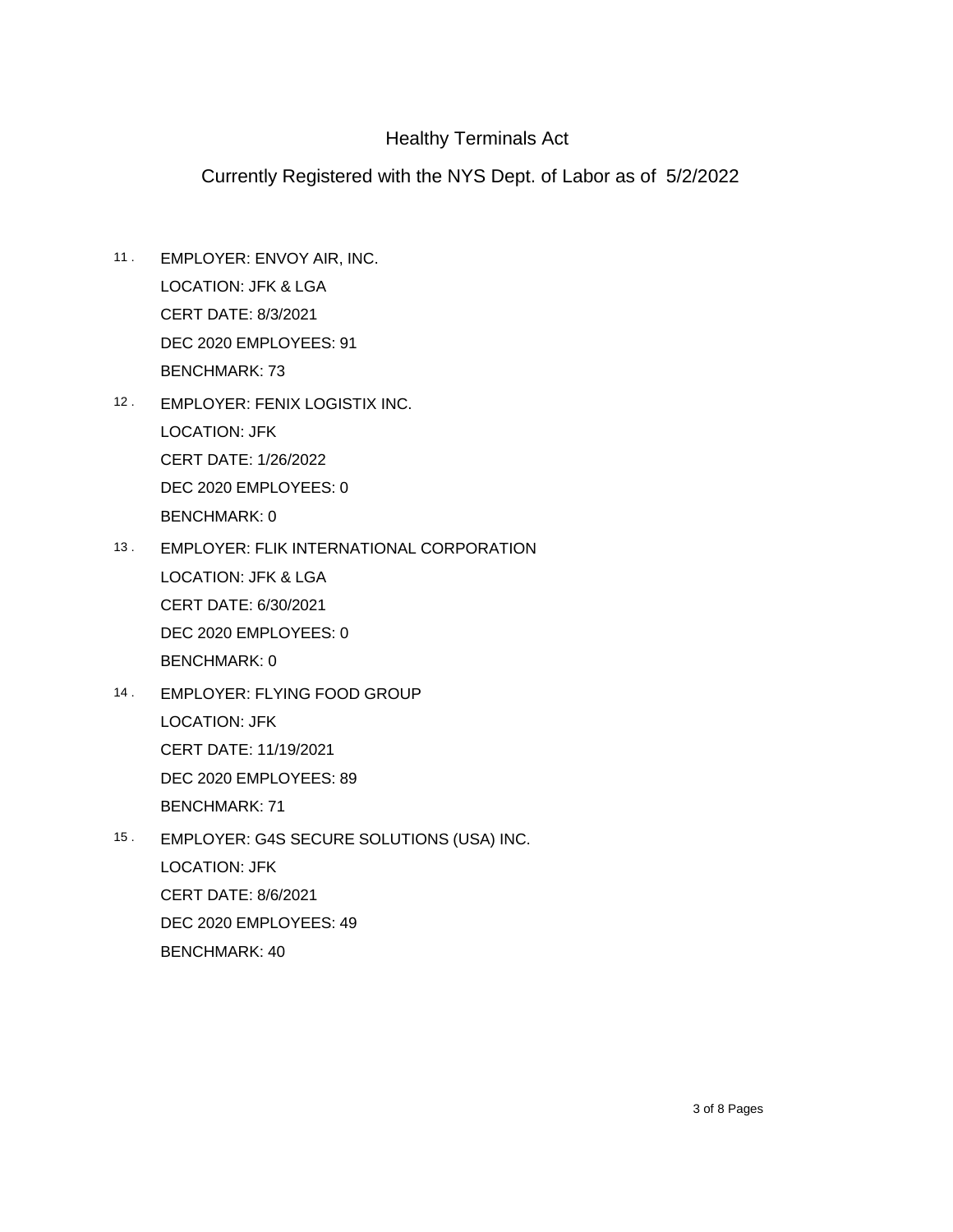- EMPLOYER: GATE GOURMET, INC. CERT DATE: 8/4/2021 16 . DEC 2020 EMPLOYEES: 138 BENCHMARK: 110 LOCATION: JFK & LGA
- EMPLOYER: GROUND SERVICES INTERNATIONAL INCORPOR ATED<br>LOCATION: JFK CERT DATE: 7/28/2021 17 . DEC 2020 EMPLOYEES: 93 BENCHMARK: 74
- EMPLOYER: HALLMARK AVIATION SERVICES CERT DATE: 3/24/2022  $18.$ DEC 2020 EMPLOYEES: 13 BENCHMARK: 11 LOCATION: JFK
- EMPLOYER: HENDERSON TAYLOR STAFFING CERT DATE: 7/29/2021 19 . DEC 2020 EMPLOYEES: 22 BENCHMARK: 17 LOCATION: JFK & LGA
- EMPLOYER: INLAND GROUP CERT DATE: 8/2/2021 20 . DEC 2020 EMPLOYEES: 0 BENCHMARK: 0 LOCATION: JFK & LGA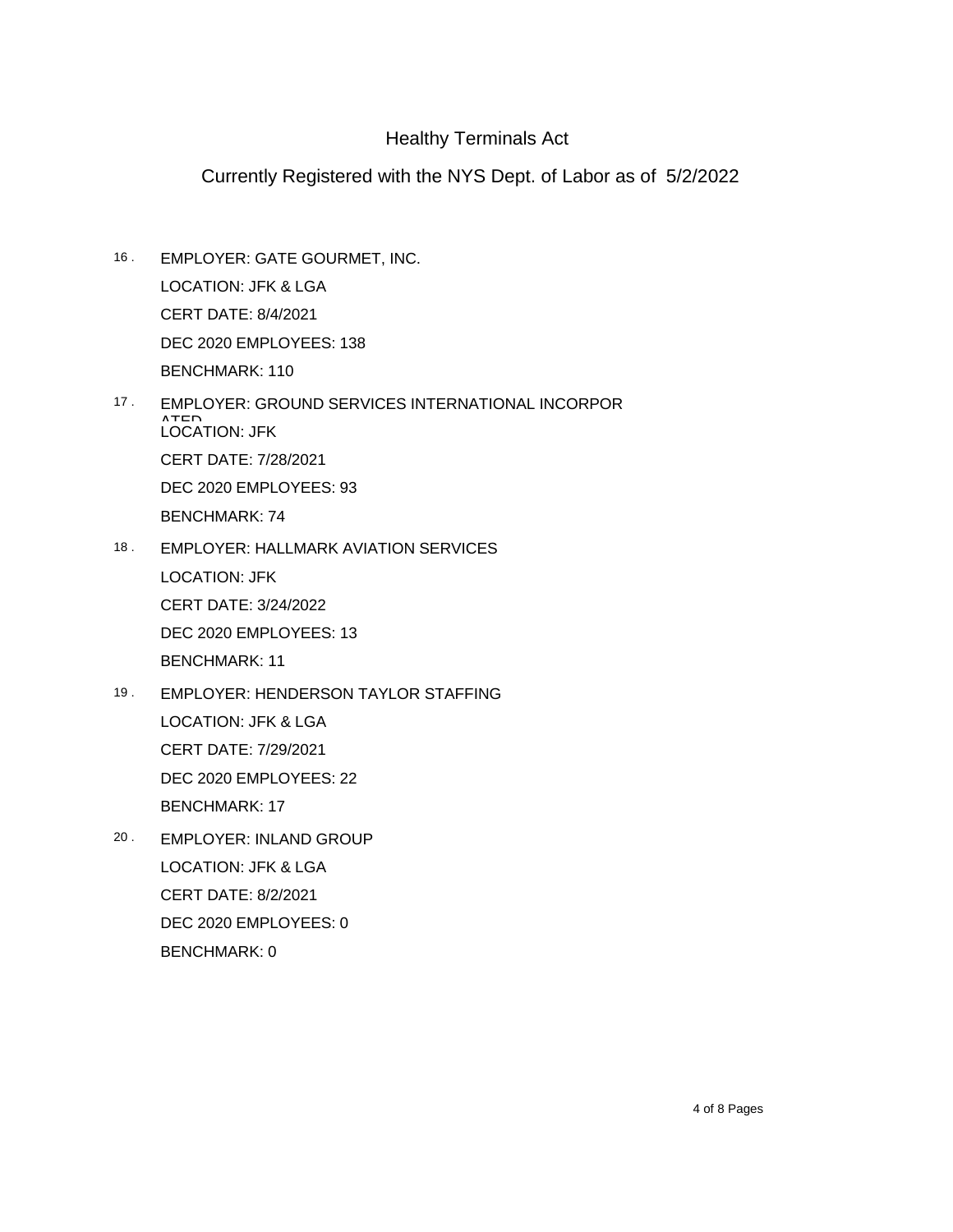- EMPLOYER: JAPAN AIRLINES CERT DATE: 9/3/2021 21 . DEC 2020 EMPLOYEES: 6 BENCHMARK: 5 LOCATION: JFK
- EMPLOYER: JCM BUSINESS SOLUTIONS, LLC 22 . CERT DATE: 5/4/2021 DEC 2020 EMPLOYEES: 41 BENCHMARK: 33 LOCATION: JFK & LGA
- EMPLOYER: JET WAY CERT DATE: 8/6/2021 23 . DEC 2020 EMPLOYEES: 262 BENCHMARK: 210 LOCATION: JFK & LGA
- EMPLOYER: JETT PRO LINE MAINTENANCE CERT DATE: 7/29/2021 24 . DEC 2020 EMPLOYEES: 0 BENCHMARK: 0 LOCATION: JFK & LGA
- EMPLOYER: KOREAN AIR CARGO CERT DATE: 7/28/2021 25 . DEC 2020 EMPLOYEES: 0 BENCHMARK: 0 LOCATION: JFK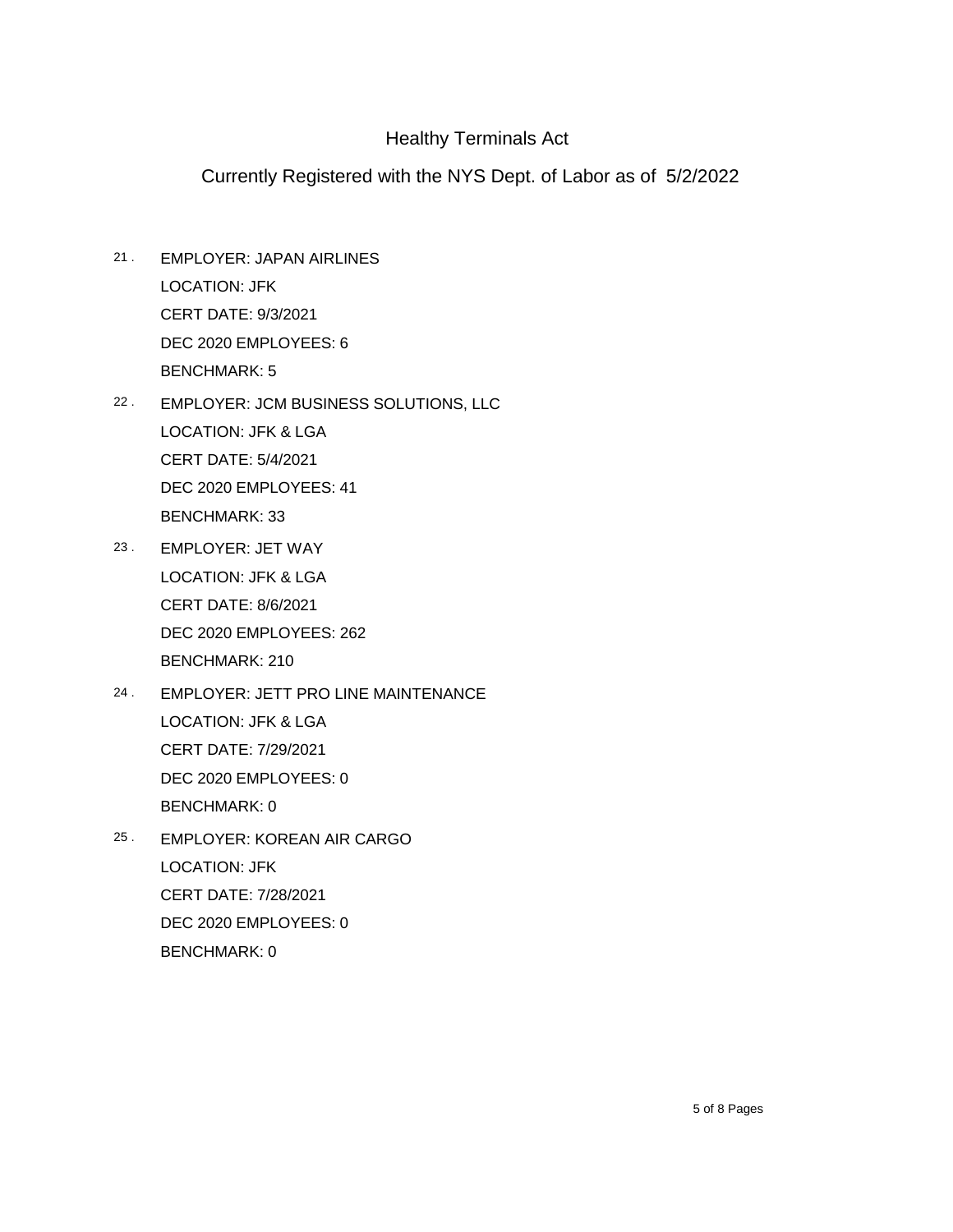- EMPLOYER: LUFTANSA CARGO CERT DATE: 8/4/2021 26 . DEC 2020 EMPLOYEES: 0 BENCHMARK: 0 LOCATION: JFK
- 27 . EMPLOYER: NEWS INFLIGHT, INC CERT DATE: 8/13/2021 DEC 2020 EMPLOYEES: 0 BENCHMARK: 0 LOCATION: JFK & LGA
- EMPLOYER: PRIME FLIGHT AVIATION SERVICES, INC. CERT DATE: 3/31/2021 28 . DEC 2020 EMPLOYEES: 206 BENCHMARK: 165 LOCATION: JFK & LGA
- EMPLOYER: PROSEGUR SECURITY CERT DATE: 2/24/2022 29 . DEC 2020 EMPLOYEES: 475 BENCHMARK: 380 LOCATION: JFK & LGA
- EMPLOYER: SKY CHEFS, INC. CERT DATE: 8/3/2021 30 . DEC 2020 EMPLOYEES: 509 BENCHMARK: 376 LOCATION: JFK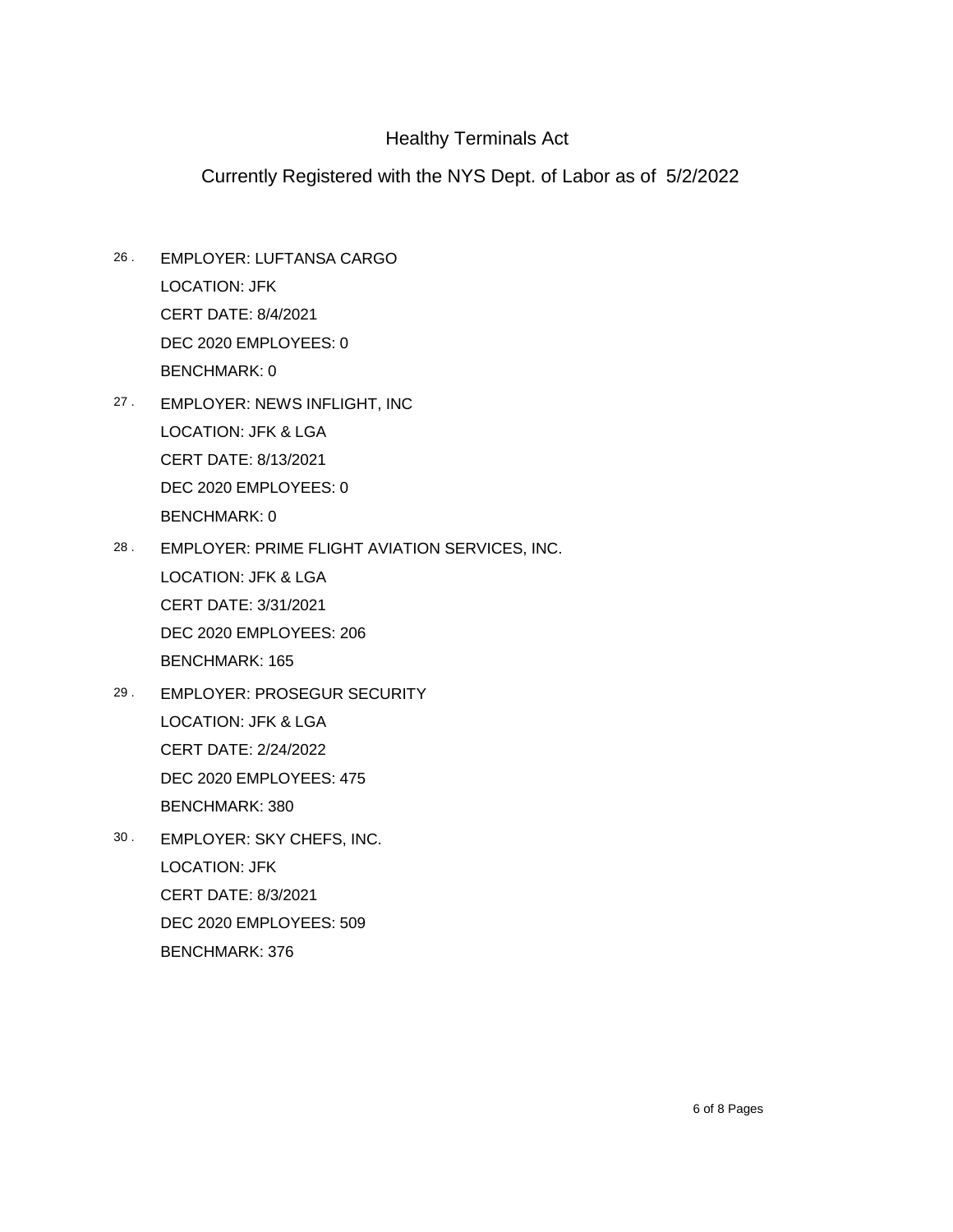- EMPLOYER: SODEXO LIVE! CERT DATE: 10/28/2021 31 . DEC 2020 EMPLOYEES: 108 BENCHMARK: 86 LOCATION: JFK & LGA
- EMPLOYER: SOUTHWEST AIRLINES CO. 32 . CERT DATE: 8/4/2021 DEC 2020 EMPLOYEES: 85 BENCHMARK: 68 LOCATION: LGA
- EMPLOYER: SWISSPORT CARGO SERVICES, LP CERT DATE: 8/6/2021 33 . DEC 2020 EMPLOYEES: 0 BENCHMARK: 0 LOCATION: JFK
- EMPLOYER: SWISSPORT USA, INC. 34 . CERT DATE: 9/4/2021 DEC 2020 EMPLOYEES: 99 BENCHMARK: 80 LOCATION: JFK & LGA
- EMPLOYER: TRIANGLE SERVICES CERT DATE: 8/4/2021 35 . DEC 2020 EMPLOYEES: 2 BENCHMARK: 1.6 LOCATION: JFK & LGA